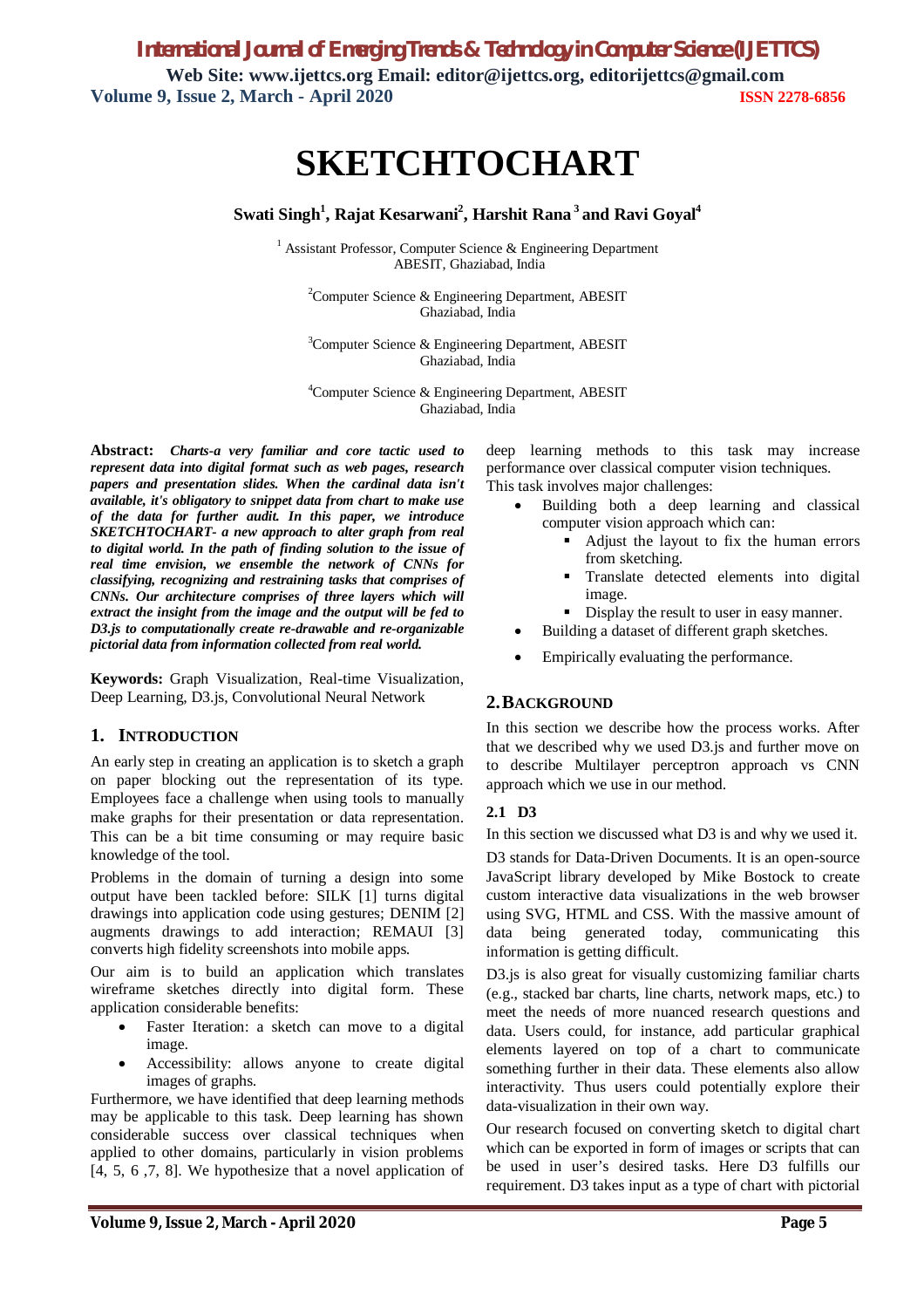## *International Journal of Emerging Trends & Technology in Computer Science (IJETTCS)*

**Web Site: www.ijettcs.org Email: editor@ijettcs.org, [editorijettcs@gmail.com](mailto:editorijettcs@gmail.com)  Volume 9, Issue 2, March - April 2020 ISSN 2278-6856**

data and output a chart that can be exported in various forms (for example SVG, Script, JPEG etc).

After our CNN perform all the operation on the captured image, the insights extracted from it will be fed to D3 to get our digital chart.

### **2.2 Convolutional Neural Network [ CNN ]**

In deep learning, a convolutional neural network [9] (CNN, or ConvNet) is a class of deep neural networks, most commonly applied to analyzing visual imagery.

Like an MLPs they consist of 3 layers as input, output, and multiple hidden layers. The hidden layers consist of:

- Convolutional layers which apply a convolution operation to the input passing the result to the next layer, each convolutional neuron processes data only for its receptive field.
- Pooling layers which combine outputs of neuron clusters at one layer into a single neuron in the next layer. The pooling layer serves to progressively reduce the spatial size of the representation in order to reduce the number of parameters and amount of computation in the network, which helps control overfitting.
- Fully connected layers Connect every neuron in one layer with every neuron in another. These are placed at the end of the network.

CNNs are particularly useful over MLPs for image processing tasks as MLPs suffer from the curse of dimensionality due to the full connectivity between neurons and therefore do not scale well for high resolution images. Furthermore, MLPs don't take into account the spatial structure of data, so pixels on opposite sides of an image would be treated the same way as pixels close together. CNNs in the image domain use raw pixel data as input. The panning of filters (you can set the stride and filter size ) in CNN essentially allows parameter sharing, weight sharing so that the filter looks for a specific pattern, and is location invariant — can find the pattern anywhere in an image. This is very useful for object detection. Patterns can be discovered in more than one part of the image. Disadvantages of MLP include too many parameters because it is fully connected. Parameter number  $=$  width x depth x height. Each node is connected to another in a very dense web — resulting in redundancy and inefficiency.

### **2.3 Multi Layer Perceptron v/s CNN**

In the section we will discuss about MLPs and CNN and which one is good for sketchtochart.

Multilayer perceptron networks are a class of feedforward ANN which can distinguish data that is not linearly distinguishable. MLPs consist of multiple neurons arranged in layers. All neurons from adjacent layers have connections between them, we say the layer is fully connected. Each connection has an associated weight. There are three types of layers:

- Input layer the first layer in the network, no processing is done, simply feed information to the next layer which is the Hidden Layer.
- Hidden layers There can be more than 1 hidden layers that sit between input and output layer. These perform computations and transfer information from the input layer to the output layer.
- Output layer responsible for computation and transferring the result of these computations out of the network.
- When an MLP is training, input and output data pairs are fed into the MLP and an algorithm (back propagation [10]) updates the weights between neurons trying to model the computational transformation which transforms the input data into the output data.

### **2.4 Workflow**

The workflow of SketchtoChart is been defined in the Figure 1. As, we can clearly see that the user first of all provide the picture which is been uploaded to the CNN1 & CNN2 as input where first CNN will determine that which type of graph it is. While second CNN detects the object in the image. The o/p of second CNN of is been uploaded to the third CNN where the characters and numbers are been detected. Now this is been given to D3 where the chart is been made according to the first and third CNN and now user can extract it.

### **3. PROPOSED SOLUTION**

In order to achieve this goal, we ensemble the network of CNNs for classifying, recognizing and localizing tasks that consists of CNNs. At the very first layer, we train CNN to classify the type of sketch into two broad divisions which are pie chart and bar graph. After this the output of first layer will serve as the base of deciding the next classifier which will segment away the numerical data from the pictorial data. The processing of input image is done to change the RGB image into B&W image so as to reduce the size of the filter of the CNN and hence thereby reducing the number of parameters that need to be estimated while training the CNN without compromising the accuracy.

Now, the second layer of the classifier will be feed with B&W image as input. This layer is a trained CNN that localize the area of the numerical data and segment it from the rest of sketch. This layer is been trained for the specific type of sketch image, that is been recognized by the first layer of the classifier.

The last layer of our classifier will be independent from the type of the sketch and only responsible for recognizing the numerical data in the pictorial/geometrical data. This layer will also be a CNN capable which recognizes handwritten, wavy as well as computer generated numerical data, thus giving the output numbers that will be further used to computationally create re-drawable and organizable pictorial data from the information obtained from the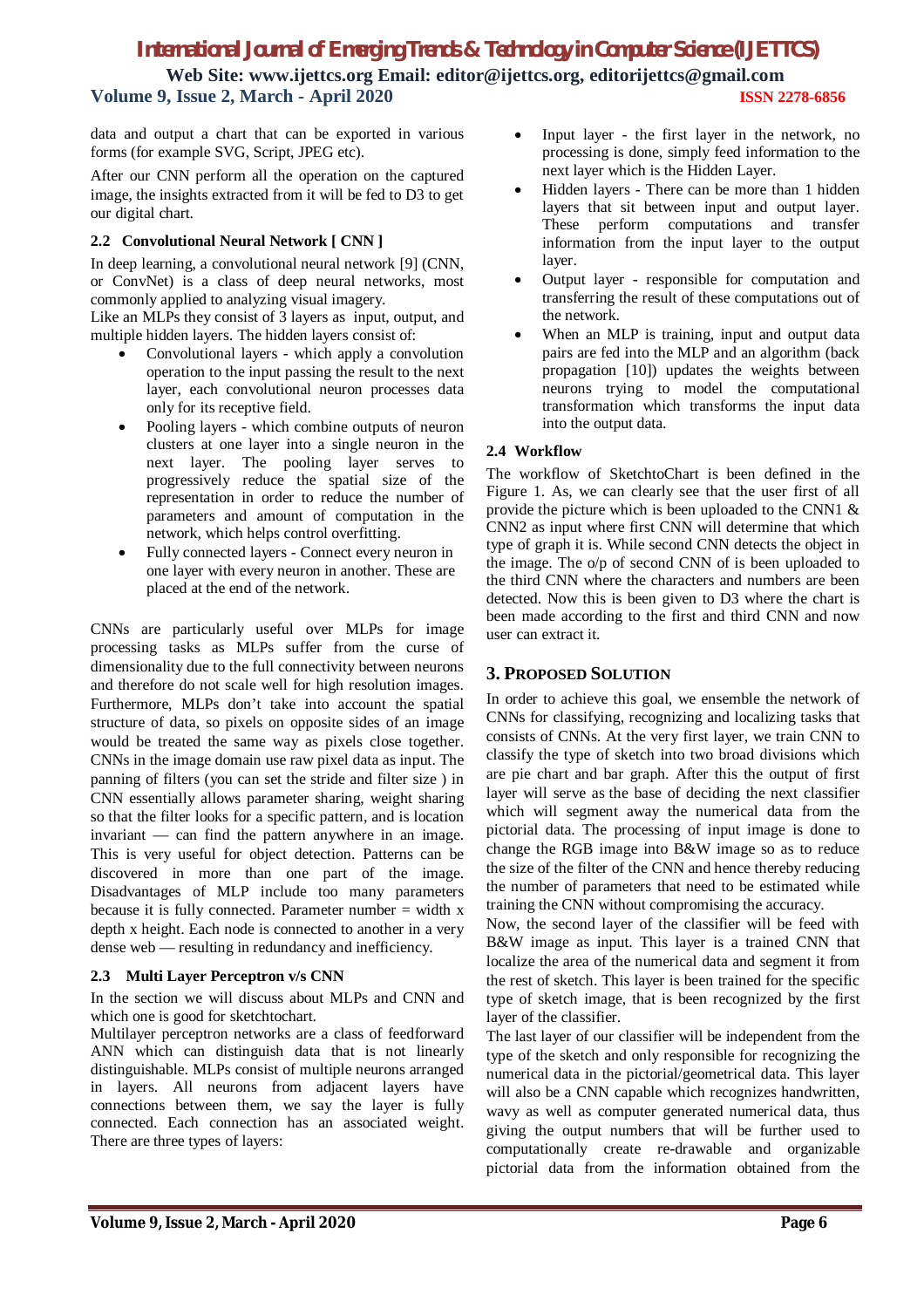# *International Journal of Emerging Trends & Technology in Computer Science (IJETTCS)* **Web Site: www.ijettcs.org Email: editor@ijettcs.org, [editorijettcs@gmail.com](mailto:editorijettcs@gmail.com)  Volume 9, Issue 2, March - April 2020 ISSN 2278-6856**

physical world and hence acting as an interface between the physical world and the digital world.

the third layer of the classifier will help in recognizing the text and numbers. After, the result is been treated with D3.js to create the output where users can edit it as per their requirements and also able to download it in differentdifferent formats.

Both the first and second layer of classifier is the CNN which is designed to classify and detect the tasks. While,



Figure 1 - Workflow of SketchtoChart



**Figure 2** – First Layer [1<sup>st</sup> CNN]



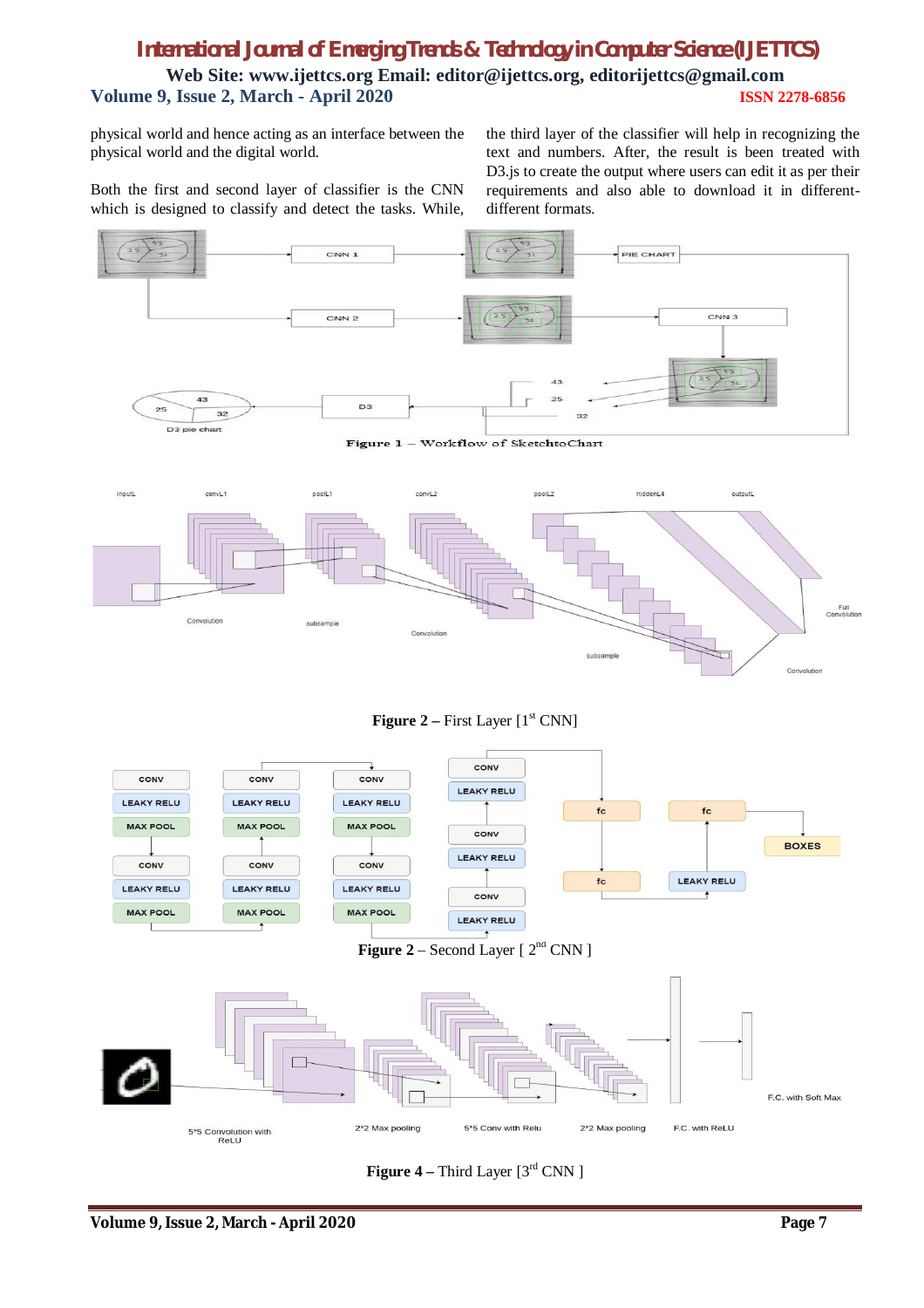# *International Journal of Emerging Trends & Technology in Computer Science (IJETTCS)*

**Web Site: www.ijettcs.org Email: editor@ijettcs.org, [editorijettcs@gmail.com](mailto:editorijettcs@gmail.com)  Volume 9, Issue 2, March - April 2020 ISSN 2278-6856**

### **3.1 First Layer [1st CNN]**

In this CNN we have total 7 layers that is been designed for the classification of the data according to our needs:

Input:- The very first layer of network is responsible for capturing the input pattern of the image and for feedforwarding this input further into deep layers of the network.

Conv1:- Conv1 input layer performs the convolution operation into the input layer with a specified filter size.

Pool1:- pool1 layers is used to decrease dimension of image and preserve the redundant information from this.pool1 layer is a maxpool layer that performs a specific type of pooling , in which maximum value from a pixel window is captured and pass that further into the network.

Conv2:- conv2 input layer performs the convolution operation into the output of max pooling performed n pool1 layer with a same or different filter size.

pool2:- pool2 layers is used to decrease dimension of image and preserve the redundant information from this .This layer is also a maxpool layer like that of pool1 layer.

Hidden Layer: - The output of pool2 layer is flatten and feed into fully connected hidden layer.

Output layer: - The output of hidden layer is fed into softmax activation function and the output is returned.

### **3.2 Second Layer [2nd CNN]**

In this CNN, we do object localization by using following three operational unit which are as follows:

- Conv (Convolution layer perform convolution operation by a specified filter size)
- Leaky ReLU (Output of the conv layer is then transferred to leaky relu activation function)
- Max Pool (max pooling operation is performed on the output of leaky relu activation function)

And all these three optional units performs two operations which are-

- Conv
- Leaky ReLU

The rest two layers are fully connected layers after that next layer consists of leaky relu activation function applied on output of last fully connected layer whose output is then fed into another fully connected layer with softmax activation function that gives us bounding boxes of areas of our interest.

### **3.3 Third Layer [3rd CNN]**

In this CNN, we recognize the multi-characters in the image and also pictorial/geometrical information. This is been done by segmenting & patching the image. We also batch-up images in fully-connected layers to speed-up the process.

The dimensions of the network are similar to LeNet-5, which is an early CNN for hand-written digit recognition, though we use one less fully-connected layer. However, we

**Volume 9, Issue 2, March - April 2020 Page 8**

use simpler yet more popular module to construct the network. For example, Leaky ReLU nonlinear function [2] is used at the output of the convolutional and fullyconnected layers, which is much logical to compute than the sigmoid or the hyperbolic tangent functions and also proved to be trained faster with the same accuracy.

#### **3.4 Oeuvre**

Once, the CNN is been trained and information is been extracted from the sketch. The result is now handled with D3. is to create the output where the user can actually see it and can also download it in different formats as per their use.

### **4. CONCLUSION**

The goal of this thesis is to create an application which will translate a sketched chart into digital image. We have presented an end to end framework which interpret delineation into digital version and produces the results on real time. This solution explains that how our framework has been developed which is easy to use. Simply, by allowing images from web or phone cameras and hosting the rendered website for collaboration. Then, with the use of common graph elements & limiting any training required.

Our evaluation shows that the approach we developed had high enough performance to be used in production environments. In particular, prior to our work we were not aware of any existing techniques to perform empirical evaluation on translating sketches into digital version while our procedure allows this. Further, we were not aware of any application of deep learning to this problem domain. We hope this dissertation as well as the release of proposed framework will stimulate further research into this domain.

### **5. FUTURE WORK**

As based on our approach we can create an application to transform delineation into a digital graph. Approach showed significantly higher performance in element detection & classification with deep learning. Designing the network to perform detection, classification, and normalization may have decreased its performance. As such, by dividing these problems and using separate networks the performance in each of these tasks may increase. One design for this could be using a CNN such as Yolo [11] to perform detection & classification, and using another network to perform normalization. In addition to this, we can use Scene Text Detection and recognition [12] to handle the diversity and variability of text as well as complexity and interference of background and imperfect imaging condition. This can improve the application to represent the data delineate by the user on paper into a digital copy of it with much more accuracy and faster. Furthermore, models for other types of graphs can also be generated to improve flexibility and extend the limit of the application.